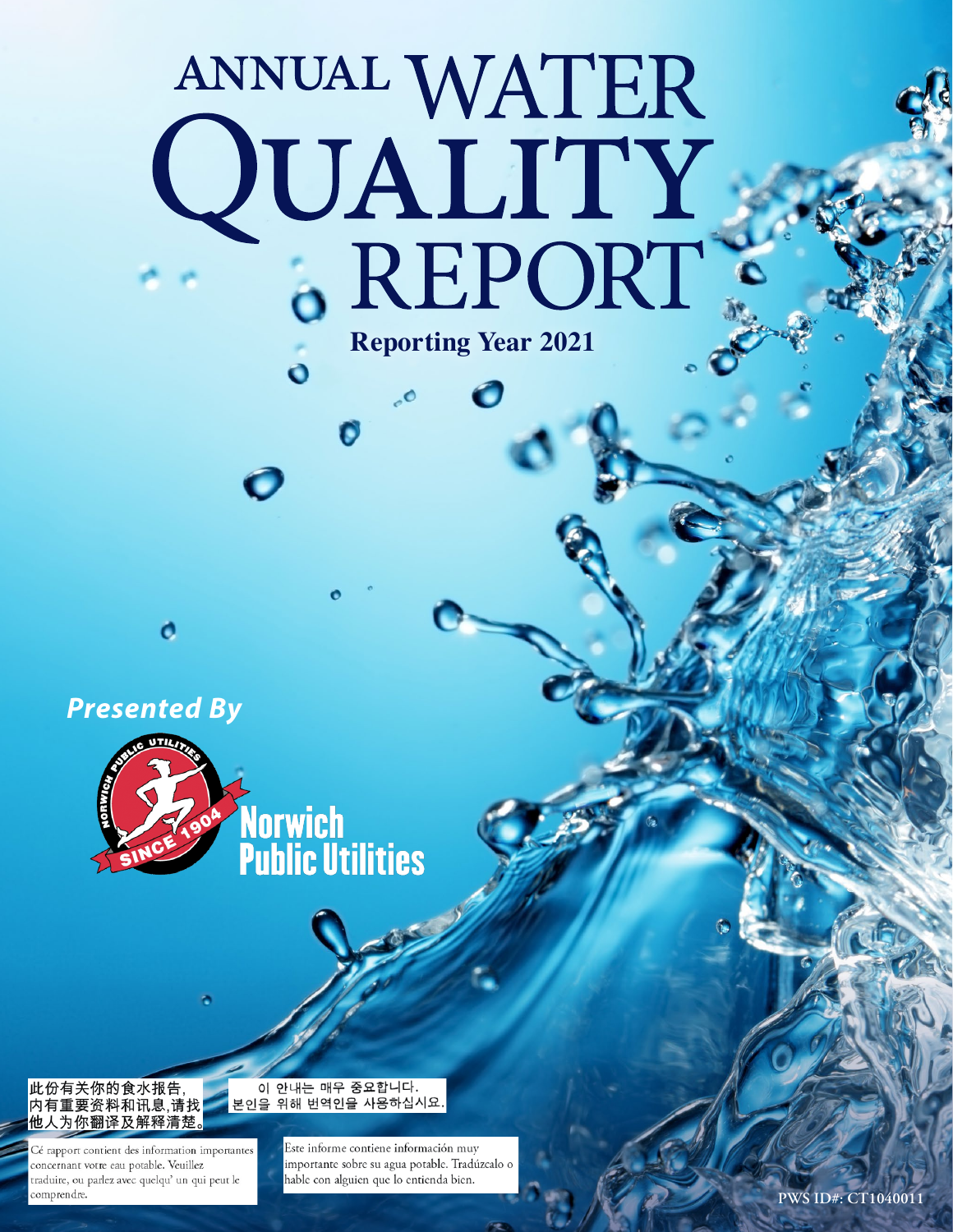### **Quality First**

nce again, we are pleased to present our annual water quality report covering all testing performed between January 1 and December 31, 2021. As in years past, we are committed to delivering the best-quality drinking water possible. To that end, we remain vigilant in meeting the challenges of new regulations, source water protection, water conservation, and community outreach and education, while continuing to serve the needs of all our water users. Thank you for allowing us the opportunity to serve you and your family.

We encourage you to share your thoughts with us on the information contained in this report. After all, well-informed customers are our best allies.

For more information about this report, or for any questions relating to your drinking water, please call us at 860-887-2555 or email us at communitymatters@npumail.com.

# **Important Health Information**

Sources of lead in drinking water includes corrosion of<br>household plumbing systems and erosion of natural depos-<br>its Jafants and children who drink water contributes lead in its. Infants and children who drink water containing lead in excess of the action level could experience delays in their physical or mental development. Children could show slight deficits in attention span and learning abilities. Adults who drink this water over many years could develop kidney problems or high blood pressure.

Sources of copper in drinking water includes corrosion of household plumbing systems, erosion of natural deposits, and leaching from wood preservatives. Copper is an essential nutrient, but some people who drink water containing copper in excess of the action level over a relatively short amount of time could experience gastrointestinal distress. Some people who drink water containing copper in excess of the action level over many years could suffer liver or kidney damage. People with Wilson's Disease should consult their personal doctors.

Some people may be more vulnerable to contaminants in drinking water than the general population. Immunocompromised persons such as those with cancer undergoing chemotherapy, those who have undergone organ transplants, people with HIV/AIDS or other immune system disorders, some elderly, and infants may be particularly at risk from infections. These people should seek advice about drinking water from their health care providers. The U.S. EPA/CDC (Centers for Disease Control and Prevention) guidelines on appropriate means to lessen the risk of infection by *Cryptosporidium* and other microbial contaminants are available from the Safe Drinking Water Hotline at (800) 426-4791.

# **Source Water Assessment**

A water assessment of the two active reservoirs was complet-<br>Led by the Department of Public Health, Drinking Water Section, in 2003. The assessment report can be found on the Department of Public Health Drinking Water Section's Web site: http://www.dir.ct.gov/dph/Water/SWAP/Community/ CT1040011.pdf.

The DPH assessment found that NPU's public drinking water sources have a low susceptibility to potential sources of contamination.

# **Protecting Our Water**

We continually monitor our reservoirs and surrounding<br>lands to prevent potential contamination of our water supplies. Testing is performed by the following certified laboratories:

NPU Stony Brook Laboratory (PH-0196)

NPU Deep River Laboratory (PH-0449)

NPU Falls Avenue Laboratory (PH-0453)

Complete Environmental Testing (PH-0116)

Analytical Consulting Technology (PH-0518)

Baron Consulting (PH-0440)

Environmental Consulting Laboratory (PH-0535)

Analytical Services Inc. (PH-0788)

Environmental Health Laboratories (PH-0132)

State of Connecticut laboratory (CL-117)

South Central Regional Water Authority (PH-0411)

Source water is untreated water from streams, rivers, lakes, or underground aquifers that is used to supply public drinking water. Preventing drinking water contamination at the source is the safest and most practical approach from a public health, economic, and environmental perspective.

The public should take an active role in protecting public water sources by properly disposing of household chemicals, helping clean up watersheds that are the source of our community's water, and attending public meetings to ensure that our need for safe drinking water is considered in making decisions about land use. Contact us for more information on source water protection, or contact the U.S. Environmental Protection Agency (EPA) at (800) 426-4791. You can also find information on the EPA's Web site at http://cfpub.epa.gov/ safewater/sourcewater/index.cfm.

#### **Community Participation**

The NPU Board of Commissioners generally meets the fourth Tuesday of every month at 6 P.M. These meetings are open to the public and, unless otherwise noted, take place at 16 South Golden Street, Norwich. For more information about these meetings, visit norwichpublicutilities.com.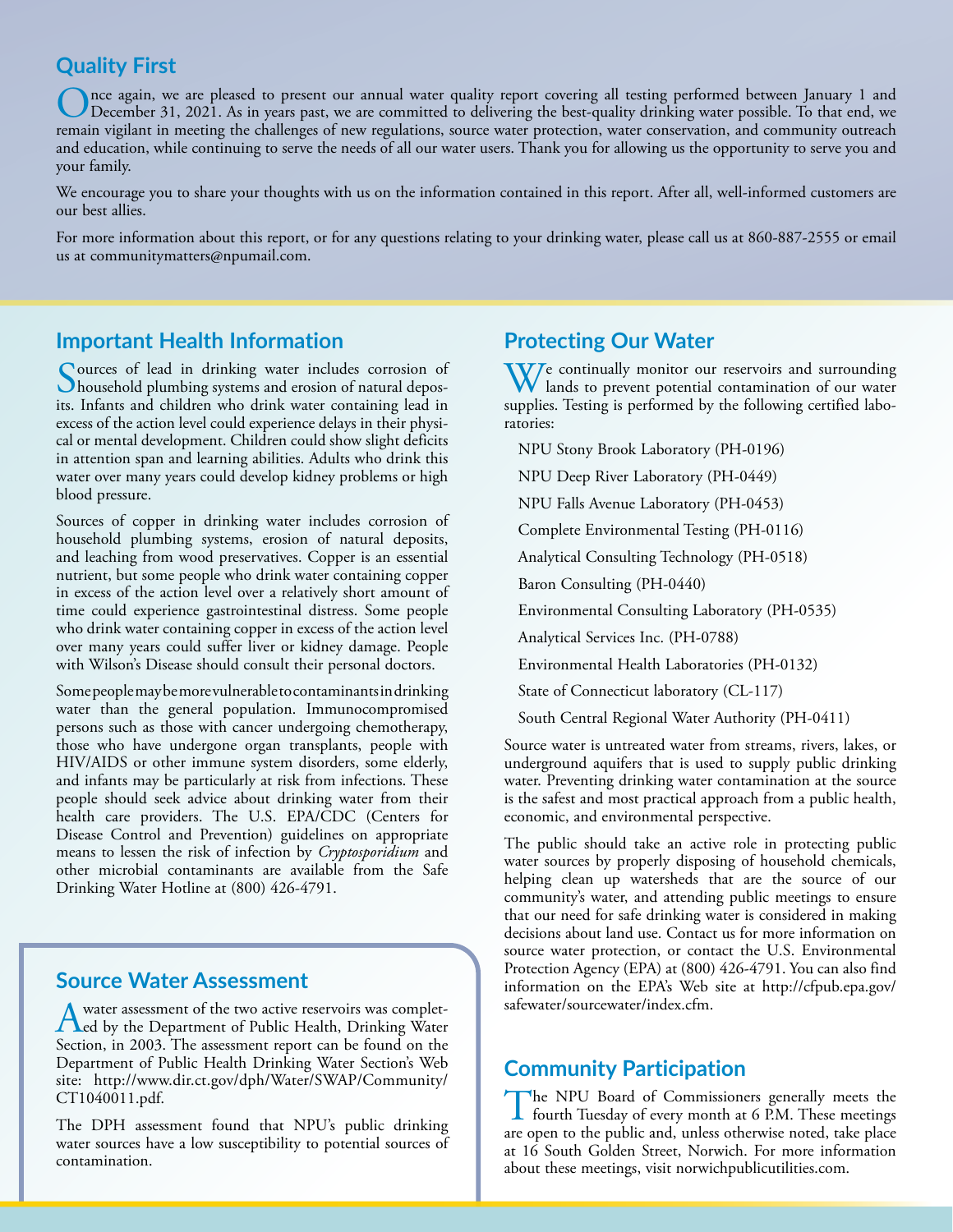#### **Substances That Could Be in Water**

To ensure that tap water is safe to drink, the U.S. EPA prescribes regulations limiting the amount of certain contaminants in water provided by public water systems. U.S. Food and Drug Administration regulations establish limits for contaminants in bottled water that must provide the same protection for public health. Drinking water, including bottled water, may reasonably be expected to contain at least small amounts of some contaminants. The presence of these contaminants does not necessarily indicate that the water poses a health risk.

The sources of drinking water (both tap water and bottled water) include rivers, lakes, streams, ponds, reservoirs, springs, and wells. As water travels over the surface of the land or through the ground, it dissolves naturally occurring minerals, in some cases, radioactive material, and substances resulting from the presence of animals or from human activity. Substances that may be present in source water include:

Microbial Contaminants, such as viruses and bacteria, which may come from sewage treatment plants, septic systems, agricultural livestock operations, or wildlife;

Inorganic Contaminants, such as salts and metals, which can be naturally occurring or may result from urban stormwater runoff, industrial or domestic wastewater discharges, oil and gas production, mining, or farming;

Pesticides and Herbicides, which may come from a variety of sources such as agriculture, urban stormwater runoff, and residential uses;

Organic Chemical Contaminants, including synthetic and volatile organic chemicals, which are by-products of industrial processes and petroleum production and may also come from gas stations, urban stormwater runoff, and septic systems;

Radioactive Contaminants, which can be naturally occurring or may be the result of oil and gas production and mining activities.

For more information about contaminants and potential health effects, call the U.S. EPA's Safe Drinking Water Hotline at (800) 426-4791.

# **Lead in Home Plumbing**

If present, elevated levels of lead can cause serious health<br>problems, especially for pregnant women and young chil-<br>draw Lead in drinking wave is grimarily from materials and problems, especially for pregnant women and young children. Lead in drinking water is primarily from materials and components associated with service lines and home plumbing. We are responsible for providing high-quality drinking water, but we cannot control the variety of materials used in plumbing components. When your water has been sitting for several hours, you can minimize the potential for lead exposure by flushing your tap for 30 seconds to 2 minutes before using water for drinking or cooking. If you are concerned about lead in your water, you may wish to have your water tested. Information on lead in drinking water, testing methods, and steps you can take to minimize exposure is available from the Safe Drinking Water Hotline at (800) 426-4791 or at www. epa.gov/safewater/lead.

#### **Water Treatment Process**

The treatment process consists **of a series of steps. First, raw water is drawn from our water source and sent to an aeration tank, which allows for oxidation of the high iron levels that are pres-**



**ent in the water. The water then goes to a** 

**mixing tank where polyaluminumchloride and soda ash are added. The addition of these substances causes small particles to adhere to one another (called "floc"), making them heavy enough to settle into a basin from which sediment is removed. Chlorine is then added for disinfection. At this point, the water is filtered through layers of fine coal and silicate sand. As smaller, suspended particles are removed, turbidity disappears and clear water emerges.**

**Chlorine is added again as a precaution against any bacteria that may still be present. (We carefully monitor the amount of chlorine, adding the lowest quantity necessary to protect the safety of your water without compromising taste.) Finally, soda ash (to adjust the final pH and alkalinity), fluoride (to prevent tooth decay), and a corrosion inhibitor (to protect distribution system pipes) are added before the water is pumped to sanitized, underground reservoirs, water towers, and into your home or business.**

# **Water Conservation Tips**

You can play a role in conserving water and save your-self money in the process by becoming conscious of the amount of water your household is using and by looking for ways to use less whenever you can. It is not hard to conserve water. Here are a few tips:

- Automatic dishwashers use 15 gallons for every cycle, regardless of how many dishes are loaded. So get a run for your money and load it to capacity.
- Turn off the tap when brushing your teeth.
- Check every faucet in your home for leaks. Just a slow drip can waste 15 to 20 gallons a day. Fix it and you can save almost 6,000 gallons per year.
- Check your toilets for leaks by putting a few drops of food coloring in the tank. Watch for a few minutes to see if the color shows up in the bowl. It is not uncommon to lose up to 100 gallons a day from an invisible toilet leak. Fix it and you save more than 30,000 gallons a year.
- Use your water meter to detect hidden leaks. Simply turn off all taps and water-using appliances. Then check the meter after 15 minutes. If it moved, you have a leak.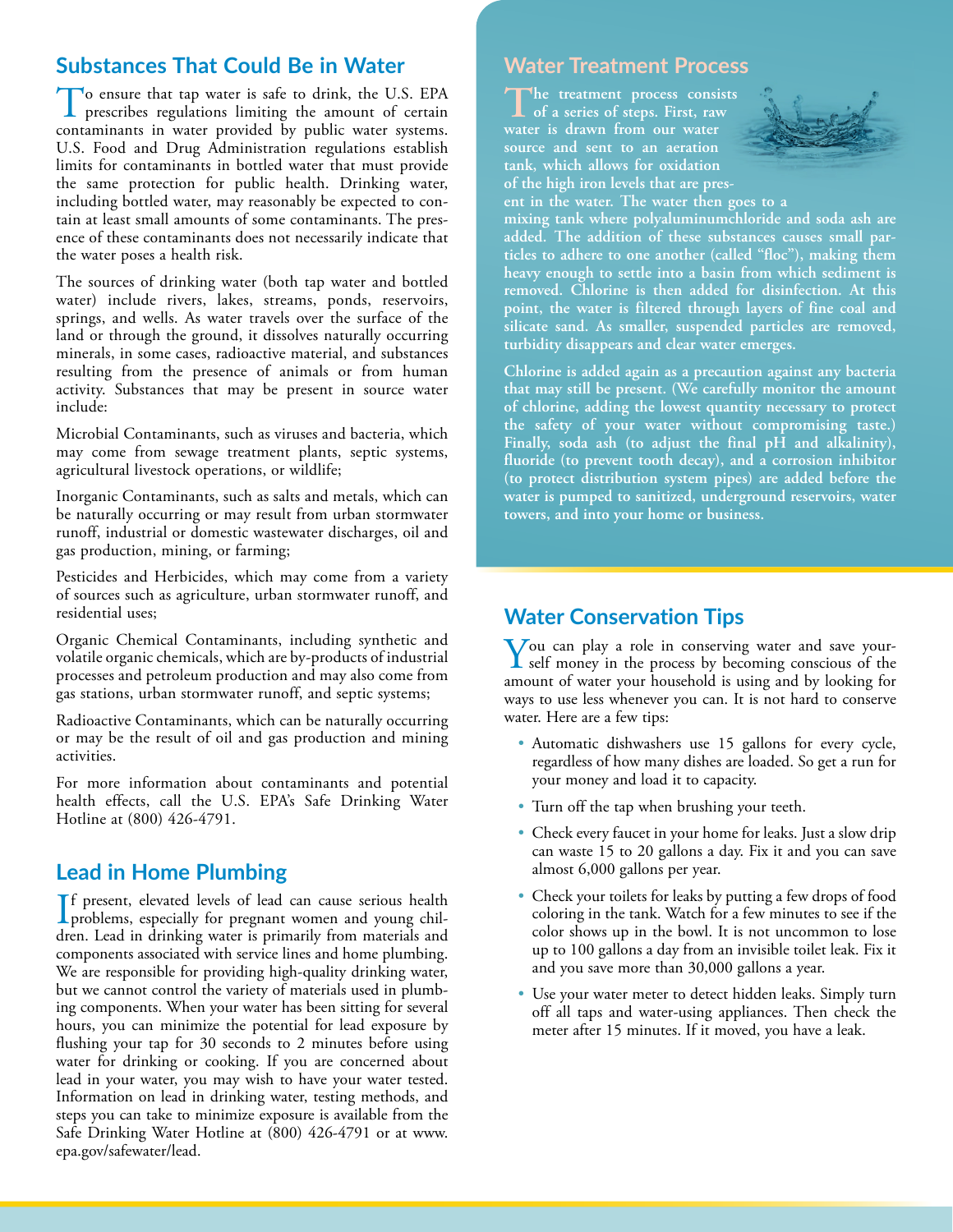# **Test Results**

Our water is monitored for many different kinds of substances on a very strict sampling schedule. Also, the water we deliver must meet specific health standards. Here, we show only<br>those substances that were detected in ou is unsafe to drink; our goal is to keep all detects below their respective maximum allowed levels.

The State recommends monitoring for certain substances less often than once per year because the concentrations of these substances do not change frequently. In these cases, the most recent sample data are included, along with the year in which the sample was taken.

We are pleased to report that your drinking water meets or exceeds all Federal and State requirements.

| <b>REGULATED SUBSTANCES</b>                                                                               |      |                                       |                                              |                                             |                      |                        |                                  |                                  |                          |                                  |                              |                           |                                           |                                                                                                |
|-----------------------------------------------------------------------------------------------------------|------|---------------------------------------|----------------------------------------------|---------------------------------------------|----------------------|------------------------|----------------------------------|----------------------------------|--------------------------|----------------------------------|------------------------------|---------------------------|-------------------------------------------|------------------------------------------------------------------------------------------------|
|                                                                                                           |      |                                       |                                              |                                             |                      |                        |                                  | Deep River Reservoir             |                          |                                  | <b>Stony Brook Reservoir</b> |                           |                                           |                                                                                                |
| <b>SUBSTANCE</b><br>(UNIT OF MEASURE)                                                                     |      |                                       |                                              | <b>YEAR</b><br><b>SAMPLED</b>               | <b>MCL</b><br>[MRDL] | <b>MCLG</b><br>[MRDLG] |                                  | <b>AMOUNT</b><br><b>DETECTED</b> | <b>RANGE</b><br>LOW-HIGH | <b>AMOUNT</b><br><b>DETECTED</b> |                              | <b>RANGE</b><br>LOW-HIGH  | <b>VIOLATION</b>                          | <b>TYPICAL SOURCE</b>                                                                          |
| <b>Alpha Emitters</b> (pCi/L)                                                                             |      |                                       |                                              | 2020                                        | 15                   | $\mathbf{0}$           |                                  | ND<3                             | ND<3                     | $ND<3$ <sup>1</sup>              |                              | ND<3                      | N <sub>o</sub>                            | Erosion of natural deposits                                                                    |
| Chlorine (ppm)                                                                                            |      |                                       |                                              | 2021                                        | $[4]$                | $[4]$                  |                                  | <b>NA</b>                        | <b>NA</b>                | <b>NA</b>                        |                              | NA                        | No                                        | Water additive used to control microbes                                                        |
| Haloacetic Acids [HAAs]-Stage 2 (ppb)                                                                     |      |                                       | 2021                                         | 60                                          | NA                   |                        | NA                               | <b>NA</b>                        | NA                       |                                  | NA                           | No                        | By-product of drinking water disinfection |                                                                                                |
| Nitrate <sup>2</sup> (ppm)                                                                                |      |                                       |                                              | 2021                                        | 10                   | 10                     |                                  | 0.17                             | $ND-0.36$                | $\mathbf{0}$                     |                              | $0 - 0$<br>N <sub>o</sub> |                                           | Runoff from fertilizer use; Leaching from septic tanks,<br>sewage; Erosion of natural deposits |
| Nitrite <sup>2</sup> (ppm)                                                                                |      |                                       |                                              | 2021                                        |                      | -1                     |                                  | 0.04                             | $ND-0.074$               | $\overline{0}$                   |                              | $0 - 0$                   | No                                        | Runoff from fertilizer use; Leaching from septic tanks,<br>sewage; Erosion of natural deposits |
| <b>TTHMs [Total Trihalomethanes]-Stage 2<sup>5</sup> (ppb)</b>                                            |      |                                       |                                              | 2021                                        | 80                   | <b>NA</b>              |                                  | <b>NA</b>                        | <b>NA</b>                | <b>NA</b>                        |                              | NA                        | No                                        | By-product of drinking water disinfection                                                      |
| Total Organic Carbon <sup>2,3</sup> (ppm)                                                                 |      |                                       |                                              | 2021                                        | <b>TT</b>            | <b>NA</b>              |                                  | 1.76                             | $1.67 - 1.87$            | $\mathbf{0}$                     |                              | $0 - 0$                   | N <sub>o</sub>                            | Naturally present in the environment                                                           |
| Turbidity <sup>2,4</sup> (NTU)                                                                            |      |                                       |                                              | 2021                                        | <b>TT</b>            | <b>NA</b>              |                                  | 0.15                             | $0.04 - 0.15$            | $\mathbf{0}$                     |                              | $0 - 0$                   | N <sub>o</sub>                            | Soil runoff                                                                                    |
| Turbidity (Lowest monthly percent of samples<br>meeting limit)                                            |      |                                       | 2021                                         | $TT = 95\%$ of<br>samples meet<br>the limit | <b>NA</b>            |                        | 100                              | <b>NA</b>                        | $\mathbf{0}$             |                                  | NA                           | No                        | Soil runoff                               |                                                                                                |
| <b>Distribution System</b>                                                                                |      |                                       |                                              |                                             |                      |                        |                                  |                                  |                          |                                  |                              |                           |                                           |                                                                                                |
| <b>SUBSTANCE</b><br>(UNIT OF MEASURE)                                                                     |      |                                       | <b>YEAR</b><br><b>SAMPLED</b>                | <b>MCL</b><br>[MRDL]                        |                      | <b>MCLG</b><br>[MRDLG] | <b>AMOUNT</b><br><b>DETECTED</b> |                                  | <b>RANGE</b><br>LOW-HIGH | <b>VIOLATION</b>                 |                              | <b>TYPICAL SOURCE</b>     |                                           |                                                                                                |
| <b>Chlorine</b> (ppm)                                                                                     |      |                                       | 2021                                         | $[4]$                                       |                      | $[4]$                  | 0.46                             |                                  | $0.42 - 0.97$            | N <sub>o</sub>                   |                              |                           | Water additive used to control microbes   |                                                                                                |
| Haloacetic Acids [HAAs]-Stage 2 (ppb)                                                                     |      |                                       |                                              | 2021                                        | 60                   |                        | <b>NA</b>                        | 33                               |                          | $19 - 52$                        | N <sub>o</sub>               |                           | By-product of drinking water disinfection |                                                                                                |
| TTHMs [Total Trihalomethanes]-Stage 2 <sup>5</sup> (ppb)                                                  |      |                                       |                                              | 2021                                        | 80                   |                        | <b>NA</b>                        | 48                               |                          | $11 - 96$                        | N <sub>o</sub>               |                           |                                           | By-product of drinking water disinfection                                                      |
| Tap water samples were collected for lead and copper analyses from sample sites throughout the community. |      |                                       |                                              |                                             |                      |                        |                                  |                                  |                          |                                  |                              |                           |                                           |                                                                                                |
| <b>SUBSTANCE</b><br><b>YEAR</b><br><b>AL</b><br><b>SAMPLED</b><br><b>MCLG</b><br>(UNIT OF MEASURE)        |      | <b>AMOUNT DETECTED</b><br>(90TH %ILE) | <b>SITES ABOVE AL/</b><br><b>TOTAL SITES</b> |                                             |                      | <b>VIOLATION</b>       |                                  | <b>TYPICAL SOURCE</b>            |                          |                                  |                              |                           |                                           |                                                                                                |
| <b>Copper</b> (ppm)                                                                                       | 2019 | 1.3                                   | 1.3                                          |                                             | 0.10                 | 0/31                   |                                  |                                  | No                       |                                  |                              |                           |                                           | Corrosion of household plumbing systems; Erosion of natural deposits                           |

**Lead** (ppb) 2019 15 0 4.8 1/31 No Corrosion of household plumbing systems; Erosion of natural deposits